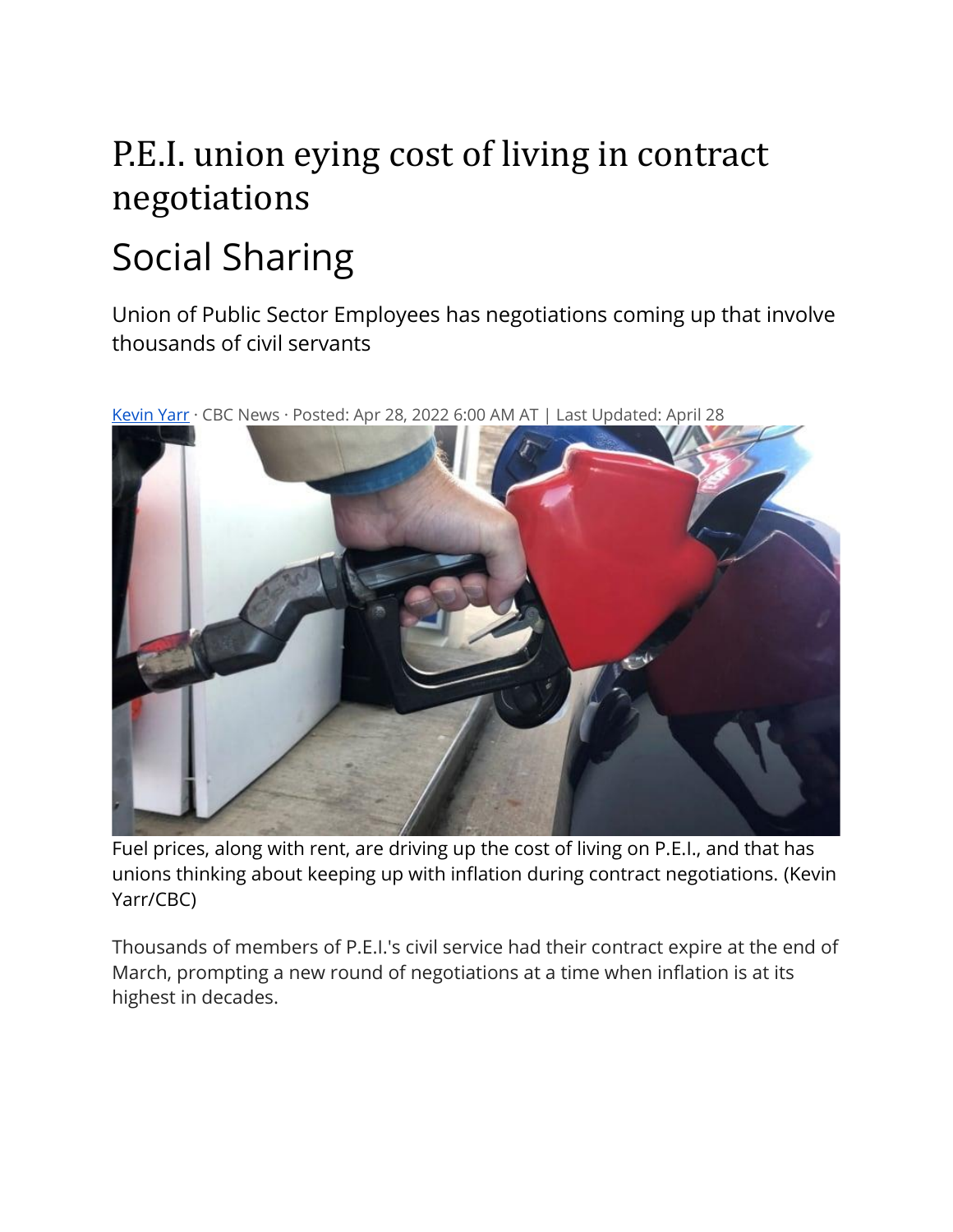"We've been doing negotiations a certain way and now we have to look at cost of living and what it's actually costing people to have a livable wage," said Karen Jackson, president of the Union of Public Sector Employees (UPSE).

That cost of living is going up on P.E.I. faster than anywhere in the country. As of March, Statistics Canada was reporting a 12-month inflation rate for P.E.I. of 8.9 per cent, more than two percentage points higher than the national rate of 6.7 per cent.

UPSE is now preparing to enter a new round of negotiations with the province for about 2,000 civil servants, including those at the Island Regulatory and Appeals Commission (IRAC) and the Workers Compensation Board. UPSE is also negotiating with or about to embark upon talks for Holland College administration and support, Garden Home and City of Charlottetown staff.



UPSE will need to look more closely at cost of living, says president Karen Jackson. (Mark Barrett/UPSE)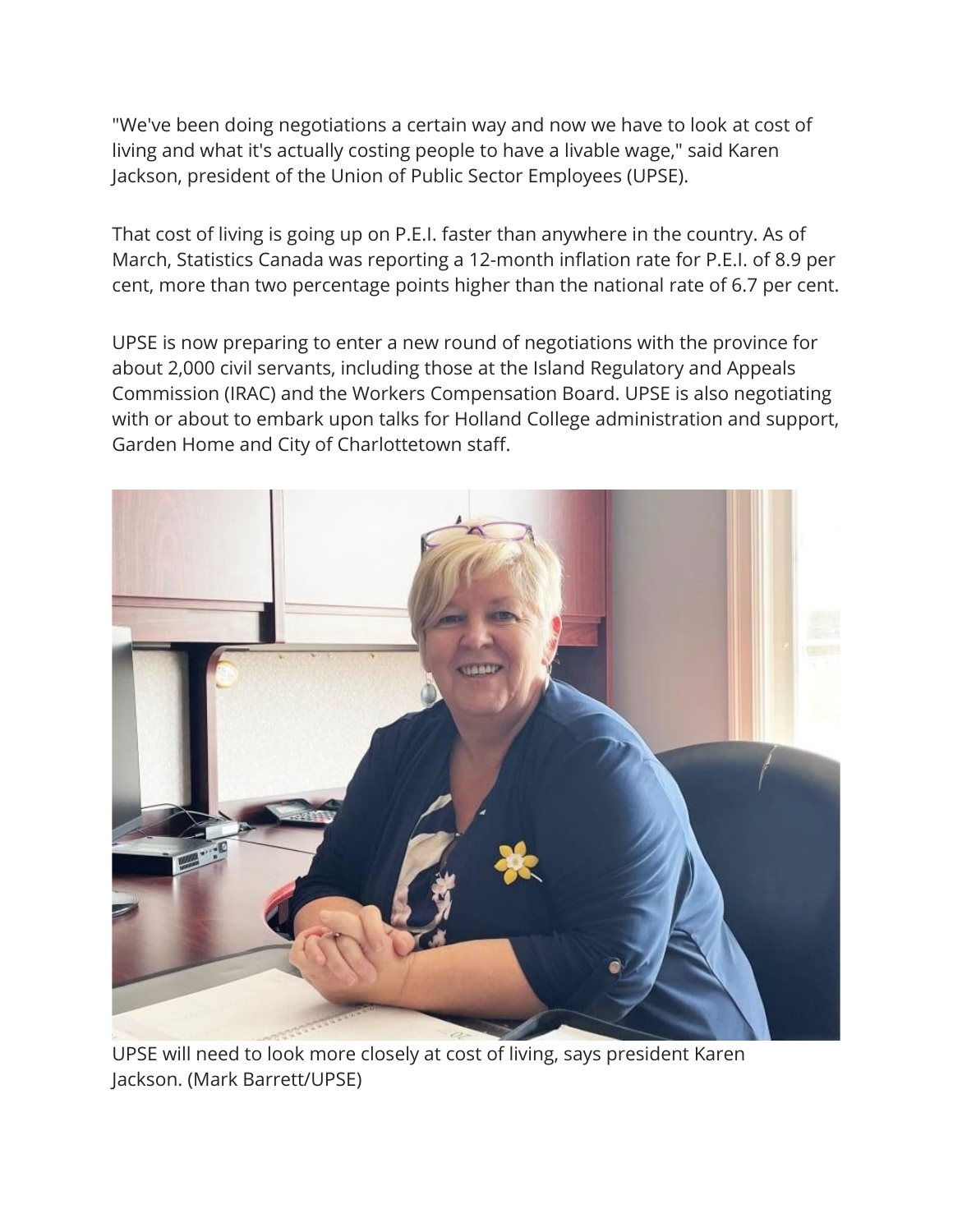Not only does UPSE have inflation on its mind, but it is aware of evidence that its members are falling behind other provincial servants in pay. Statistics Canada reports the average wage for a civil servant on P.E.I. is only 75 per cent of the national average.

"When we were negotiating public sector wages, a lot of it was, in the past, linked to cost of living indexes," said Jackson.

"They would say that the cost of living on P.E.I. was much lower compared to other provinces, so you would negotiate wages on that basis. Now we've seen the trend changing."

## Difficult to interpret

Provincial service wages vary widely across Canada in the Statistics Canada report.

Economist Fred Bergman, with the Atlantic Provinces Economic Council, said the variation is probably because there is little consistency in who is included in Statistics Canada counts.

Some of that could be how some employees are classified. One province may classify administrative staff in health and education as under those sectors, while another puts them under provincial public administration.

Bergman points to the example of New Brunswick, which has higher average pay than P.E.I. or Nova Scotia. That would be partly because New Brunswick has a public electric utility, while the other Maritime provinces' utilities are private, he said.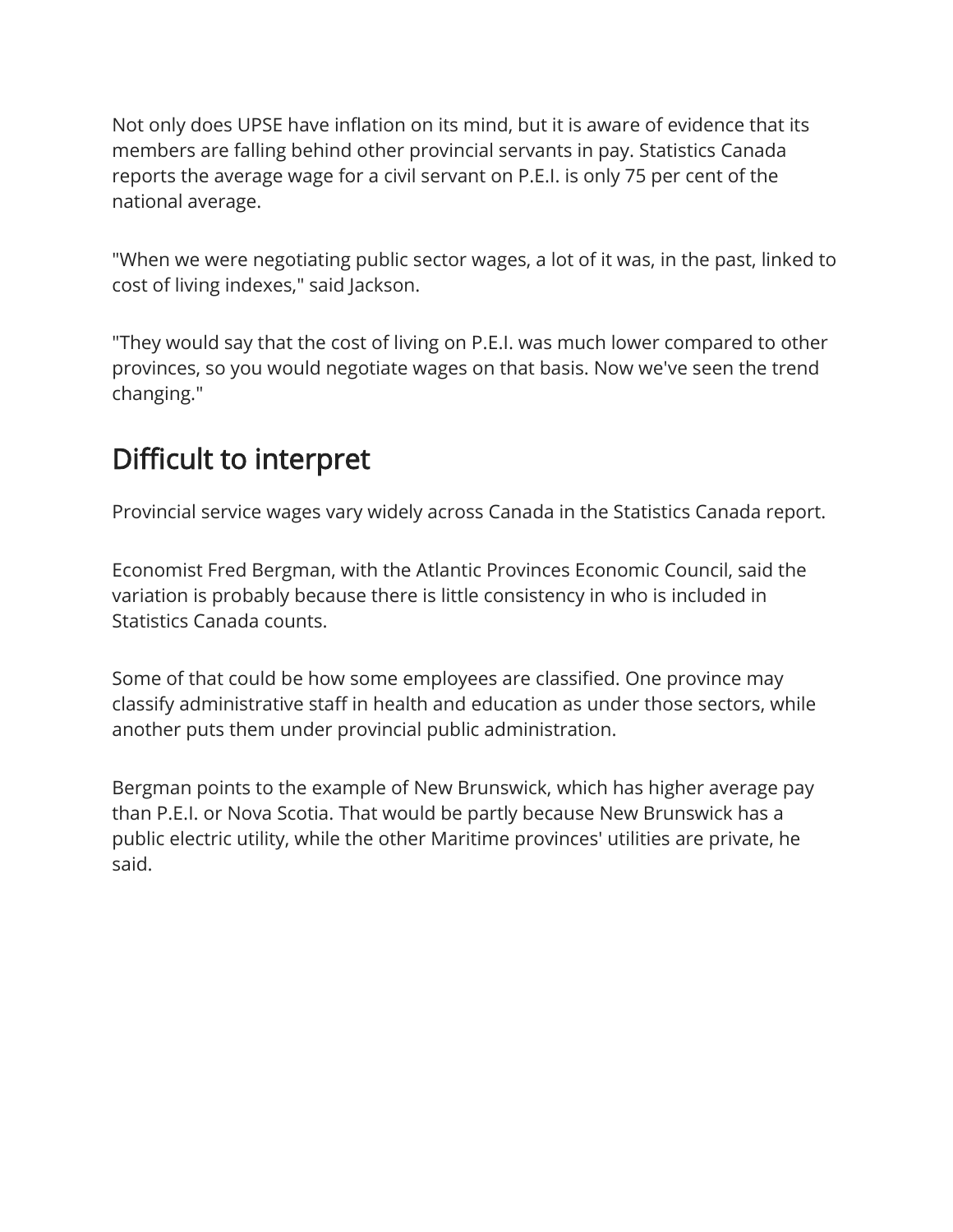

Utility workers on P.E.I. are mostly paid by the private sector, and that could partly explain the relatively low average pay for provincial civil servants. (Pat Martel/CBC) "You get a lot of electrical engineers and things like that, people that work in the nuclear engineering aspect," said Bergman.

"You would think that would drive up their wages as well, and N.B. Power is a pretty significant utility."

That raw difference in wages, however, is still likely to prompt UPSE to look more closely at how wages compare around the region.

## Can the province afford it?

With labour negotiations underway that will impact this fiscal year, the province has to have the budget on its mind.

The budget, tabled at the end of February, projects a deficit of \$92.9 million for this fiscal year, three-and-a-half times what it was last year.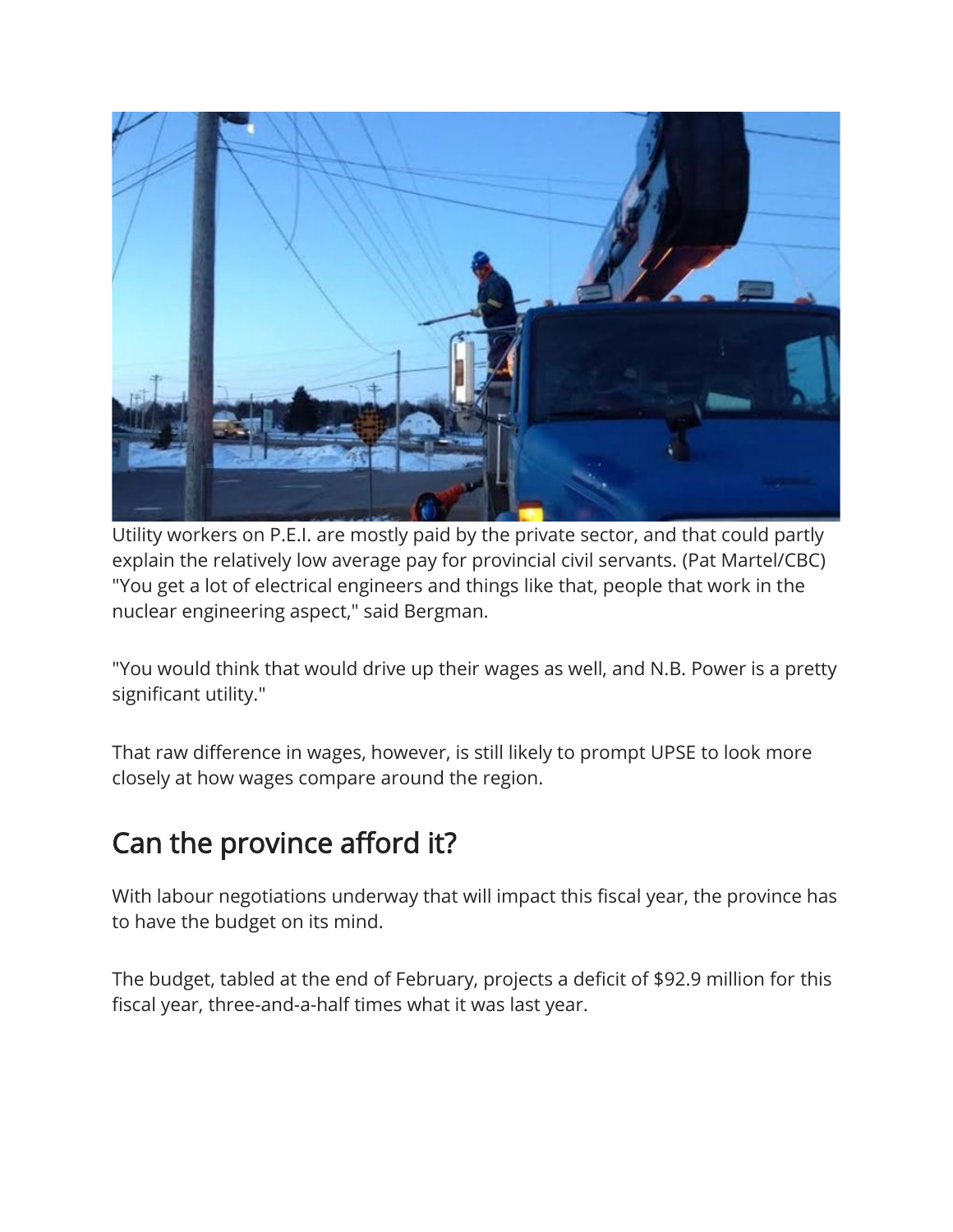

Finance Minister Darlene Compton tabled the budget at the end of February, forecasting a deficit of more than \$90 million. (Province of P.E.I.) In a statement emailed to CBC News, the province said it couldn't comment specifically on the upcoming negotiations.

"Collective bargaining and overall labour relations matters are complex and confidential matters that cannot be discussed in the public forum," the statement said.

"The Prince Edward Island Government works collaboratively with its Atlantic Canada counterparts to ensure the reasonableness of wages and benefits during the Collective Bargaining process by participating in ongoing regional discussions and conducting jurisdictional scans and wage reviews."

Bergman said wage increases this year have the potential to significantly increase the deficit.

He noted the province spends about \$941 million on salaries and benefits, which is close to one-third of total spending. Even a wage increase of a little more than five